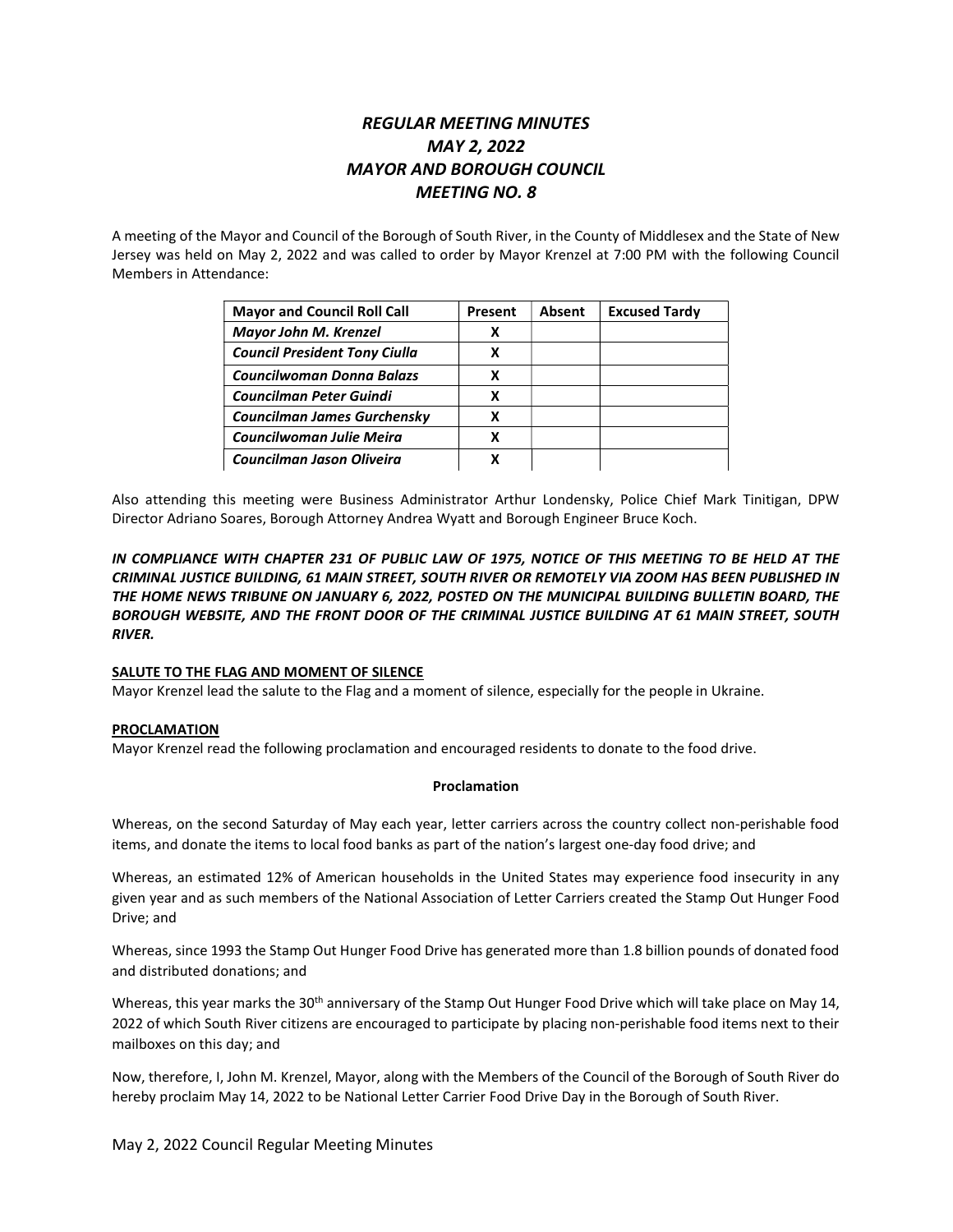Given Under My Hand & the Seal of the Borough of South River, New Jersey, This 2<sup>nd</sup> Day of May 2022.

# 2022 MUNICIPAL BUDGET PUBLIC HEARING/ADOPTION

Mayor Krenzel opened the floor for public hearing of the 2022 Municipal Budget only. Being no public came forth, Council President Ciulla motioned to close public hearing; seconded by Councilman Guindi. All in Favor.

Mayor Krenzel opened the floor for Council discussion regarding the 2022 Municipal Budget.

# Councilman Giundi

- Thanked CFO Zanga & Borough Auditor Gerry Stankiewicz for response to his questions.
- Concerned that this budget does not provide funds for full-time Business Administrator or Construction Official. CFO Zanga responded that this budget provides for part-time and discussed the possibility of lineitem transfers in November; however, there is no guarantee. Discussion ensured regarding the application process and timing for same.
- Concerned about contractor lag time waiting for permit/inspection process with the current staffing of the building department. CFO Zanga explained that there are funds in the budget for extra inspectors but reminded that UCC revenue must outweigh expenditures.
- Line item jump of \$25,000 in Economic Development Commission. Council President Ciulla explained the reason for the jump. CFO Zanga reminded that procedures need to be implemented for assisting local businesses (may need RFP and attorney review).
- Line item jump of \$25,000 for Shade Tree Commission. CFO Zanga explained that the increase is related to tree removal that cannot be safely done by DPW.

# Councilman Oliveira

- Inquired about process for various boards/commissions submitting budget requests. CFO Zanga explained the process.
- Cultural & Heritage requested \$3000 but received a budget of \$5500. CFO Zanga responded that Councilman Gurchensky donates his council salary to Cultural & Heritage and the increase reflects his request.

# Councilwoman Meira

- Requested explanation for increase in health benefits. CFO Zanga responded. Discussion ensued regarding retiree and fringe benefit expenses.
- Requested explanation for court costs from last year. CFO Zanga explained that a full-time Deputy Court Administrator was not hired; funds were used for transfers. Court Administrator agreed to continue with part-time Deputy due to Zoom court sessions and will re-evaluate for 2023.
- Asked if the Borough is down on DPW employees. CFO Zanga responded no and explained that increased funds required due to step increments in collective bargaining unit agreement.
- Office on Aging budget went up. Mr. Zanga responded that grants were received in previous years to offset expenses. No news on 2022 grants yet.
- Parks & Recreation and UCC also went up. Mr. Zanga explained transfer process and how that parlays into budget for new year.
- Asked about funds allocated for bond ordinances for roads. Mr. Zanga responded advising of the 5% down payment required, which is provided for in the capital improvement fund.
- Echoed concern regarding lack of full-time Business Administrator or Construction Official.
- Stated that nothing is in the budget for infrastructure. Council President Ciulla disagreed and reviewed projects completed/planned. He further asked Councilwoman Meira to specify what she wants done. Councilwoman Meira cited water infrastructure projects and asked CFO Zanga how much was spent. Mr.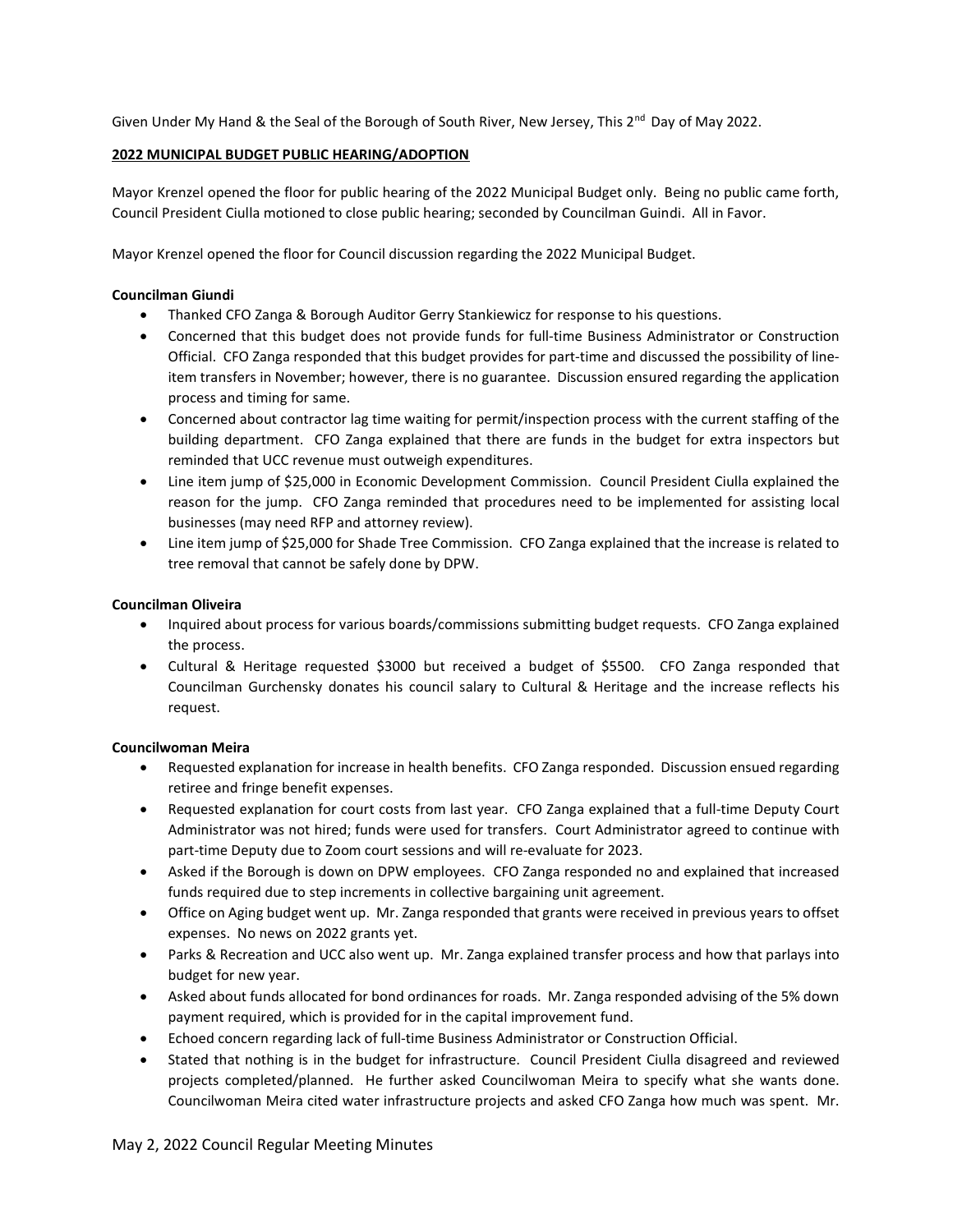Zanga responded \$397,746.61 was expended in last year's ordinance. Councilwoman Meira asked for this discussion to be an agenda item and believes that we need a proposal. Mr. Londensky replied that an asset management 15-year plan was done in 2019 by CME. Discussion ensued regarding inspection of water lines prior to paving, cost of replacement for lead lines, supply chain delays and equipment repairs. Councilman Oliveira suggested a workshop for residents to educate on the plan and associated costs. Mr. Londensky explained the problem with costs not settling, thus making it hard to predict true cost. Councilwoman Meira states that other towns clean water lines every other year. Mayor Krenzel cited the difference between cleaning lines vs hydrant flushing. Discussion ensued regarding differences and associated costs.

### Councilman Oliveira

 Asked about resolution from last meeting waiving/reducing interest and confirmed that the funds cannot be used until the following year. CFO Zanga confirmed those funds go into surplus and are not available until 2023.

### Councilwoman Meira

 Inquired if we are paying for Construction Official's duties. CFO Zanga responded yes we will be; it is on the salary ordinance being introduced tonight. Councilman Guindi reminded that the Construction Official is a 4-year appointment, not up until 2025. Mayor Krenzel requested a schematic from Mr. Londensky of Construction Department staffing.

Council discussion regarding the budget concluded and Mayor Krenzel asks the Chair of the Finance Committee if they are in favor of this budget. Council President Ciulla responds yes and Mayor Krenzel asks if this is an official motion. Borough Attorney Wyatt informs that you can just call for a vote. Mayor Krenzel requests the Clerk to call the roll.

| <b>COUNCIL</b>                  | <b>MOTION</b> | 2ND | <b>AYES</b> | <b>NAYS</b> | <b>ABSTAIN</b> | <b>ABSENT</b> |
|---------------------------------|---------------|-----|-------------|-------------|----------------|---------------|
| <b>Councilwoman Balazs</b>      |               |     |             |             |                |               |
| <b>Councilman Guindi</b>        |               |     |             |             |                |               |
| <b>Councilman Gurchensky</b>    |               |     |             |             |                |               |
| Councilwoman Meira              |               |     |             |             |                |               |
| <b>Councilman Oliveira</b>      |               |     |             |             |                |               |
| <b>Council President Ciulla</b> |               |     |             |             |                |               |

Adopted 5-2-22

Mayor Krenzel announces that the budget has been adopted and thanks everyone involved in the process, especially Mr. Zanga who did an excellant job.

#### AGENDA SESSION

- Water Main Infrastructure Councilwoman Meira requested this agenda item. This discussion was covered, during the budget discussion. Further discussion ensued regarding water infrastructure projects and how to prioritize.
- Demand Relief Non-Profits/BOE Mayor Krenzel requested this agenda item to gain a consensus if Borough Council would like to adopt similar resolution for summer months (July 1 – September 30) as done last year. CFO Zanga explained the process. All agreed to have a resolution for this year; it will be prepared for a future agenda.
- Air BNBs Mayor Krenzel requested this agenda item to have the Borough Council start thinking about how to handle Air BNBs in South River. This subject will be revisited at a future meeting.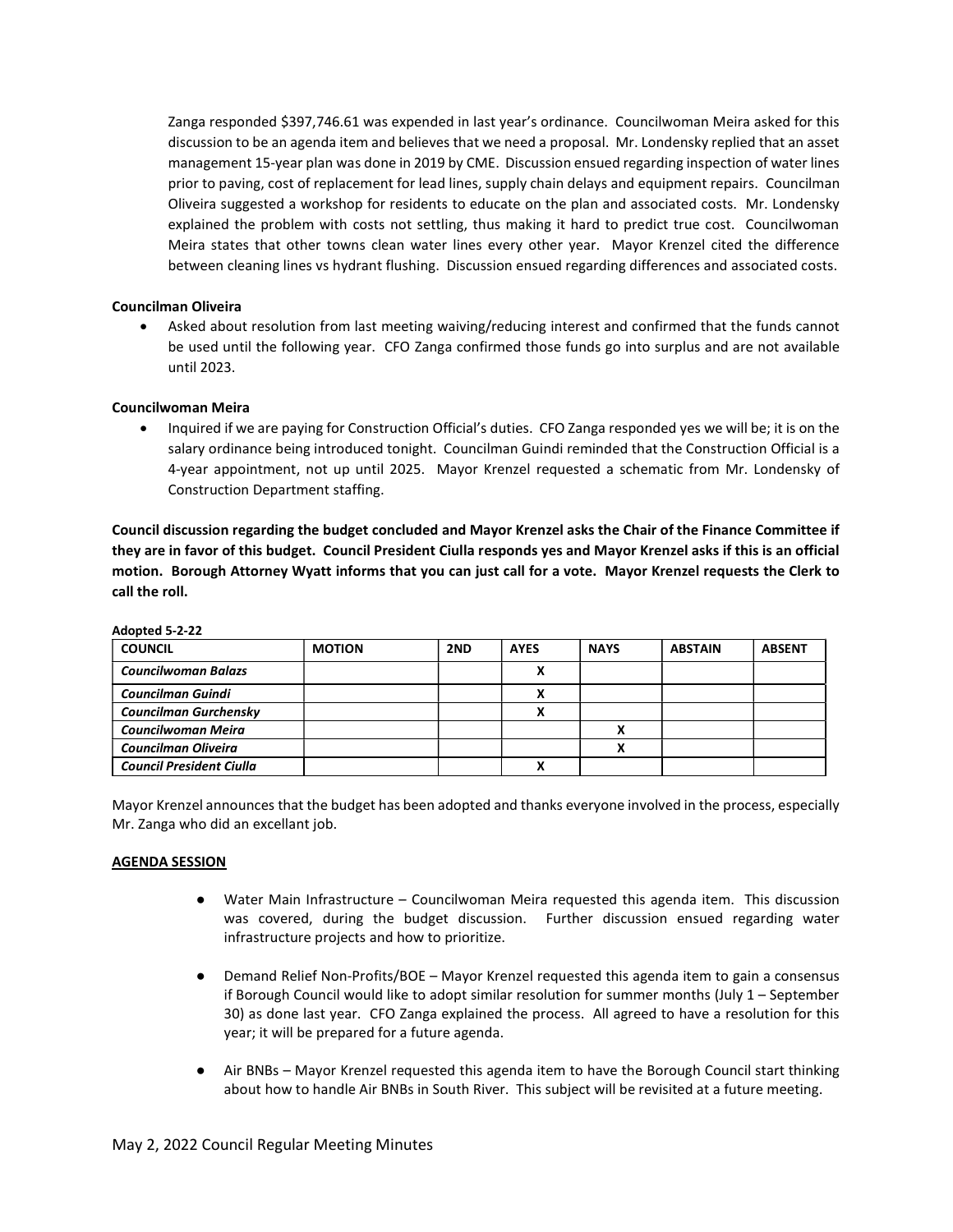#### ORDINANCES – SECOND READING & PUBLIC HEARING

### ORDINANCE NO. 2022 –14 AN ORDINANCE OF THE BOROUGH OF SOUTH RIVER, COUNTY OF MIDDLESEX, STATE OF NEW JERSEY, AMENDING THE BOROUGH CODE OF THE BOROUGH OF SOUTH RIVER, SO AS TO AMEND CHAPTER 193 ENTITLED "VEHICLES AND TRAFFIC"

BE IT ORDAINED by the Mayor and Borough Council of the Borough of South River, County of Middlesex, and State of New Jersey, as follows:

SECTION 1. Chapter 193 of the Borough Code of the Borough of South River, entitled "Vehicles" and Traffic," is hereby amended and supplemented so as to amend § 193-43 entitled, "Schedule XIV: Prohibited Turns at Intersection," so as to add the following locations:

|               | Name of Street Direction of Travel | <b>Prohibited Turn</b> | At intersection of        |
|---------------|------------------------------------|------------------------|---------------------------|
| Willet Avenue | North                              | Left                   | Hillside Ave. 07:30 am to |
|               |                                    |                        | 8:30 a.m., school days    |

SECTION 2. Chapter 193 of the Borough Code of the Borough of South River, entitled "Vehicles and Traffic," is hereby amended and supplemented so as to amend § 193-35 entitled, "Schedule VI: One-Way Street," so as to add the following street:

|              | Name of Street Direction of Travel | Limits                                |
|--------------|------------------------------------|---------------------------------------|
| Obert Street | North                              | From Charles Street to Jackson Street |

SECTION 3. Chapter 193 of the Borough Code of the Borough of South River, entitled "Vehicles" and Traffic," is hereby amended and supplemented so as to amend § 193-30 entitled, "Schedule I: No Parking," so as to add the following street:

|                      | Name of Street Direction of Travel | Location:                                               |
|----------------------|------------------------------------|---------------------------------------------------------|
| <b>Marion Street</b> | South                              | From a point beginning at the northeast                 |
|                      |                                    | corner of East Street, extending 340 feet east thereof. |

SECTION 4. All ordinances or parts of ordinances inconsistent herewith are hereby repealed.

SECTION 5. This ordinance shall take effect after second reading and publication as required by law.

Council President Ciulla motioned to waive the full reading; seconded by Councilwoman Balazs. All in Favor. The Municipal Clerk read Ordinance 2022-14 by title only. Mayor opened the floor for public hearing of Ordinance 2022-14 only.

#### Being no public came forth, Councilman Guindi motioned to close public hearing of said Ordinance; seconded by Councilwoman Balazs. All in Favor.

Councilwoman Meira asked if residents have been contacted regarding the one-way and it was confirmed that they were. She feels that Willett was not an issue and is concerned that Council is implementing something where there is no problem. Mayor Krenzel requested Chief Tinitigan to respond. Chief Tinitigan commented that there has been no issue because an officer has been there for about 15 minutes each morning to move traffic along and getting rid of the ability to make a left turn will avoid bottle-necking.

Adopted 5-2-22

| <b>COUNCIL</b>      | <b>MOTION</b> | 2ND | AYES | <b>NAYS</b> | <b>ABSTAIN</b> | <b>ABSENT</b> |
|---------------------|---------------|-----|------|-------------|----------------|---------------|
| Councilwoman Balazs |               |     | . .  |             |                |               |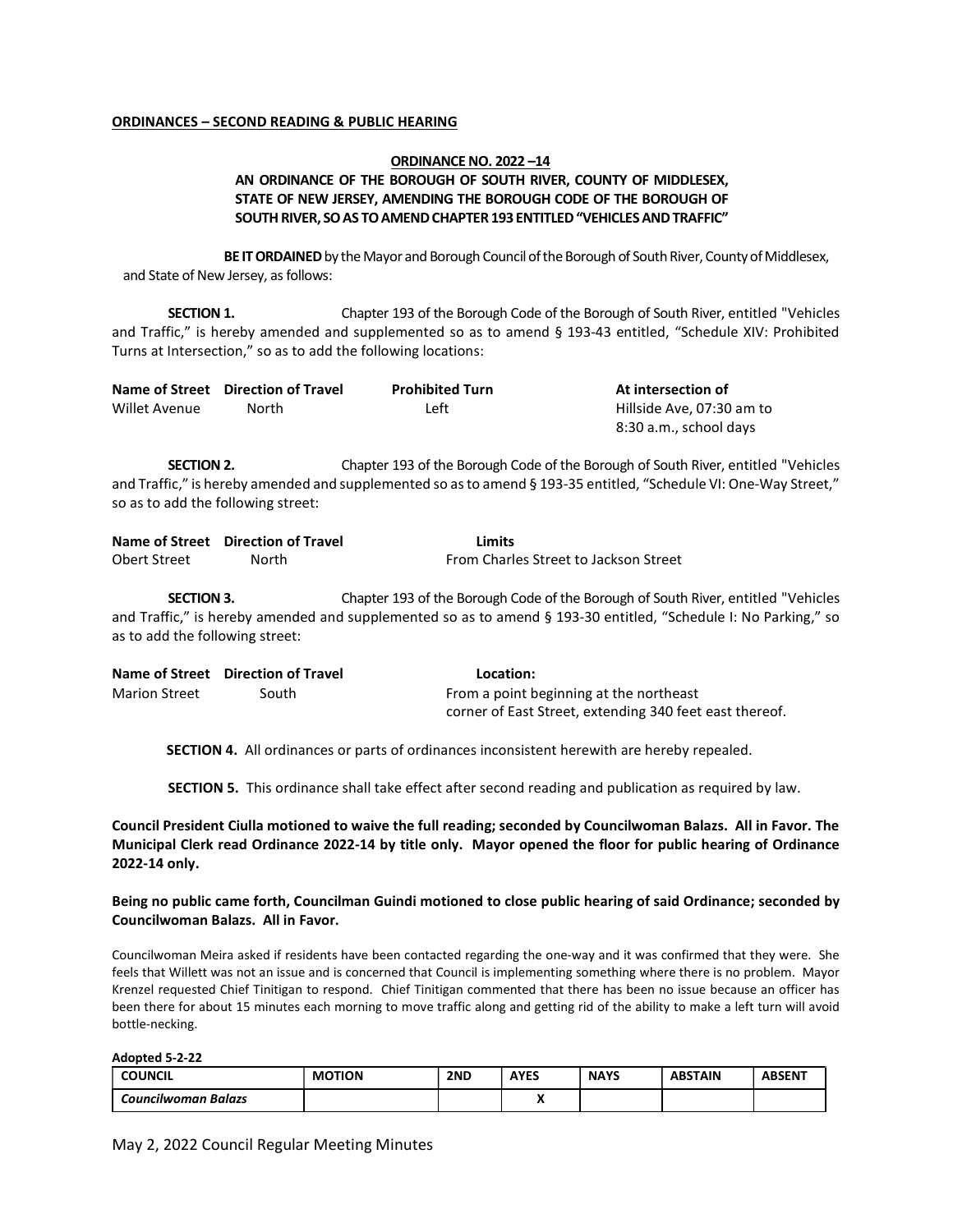| Councilman Guindi               |  |  |  |
|---------------------------------|--|--|--|
| Councilman Gurchensky           |  |  |  |
| Councilwoman Meira              |  |  |  |
| Councilman Oliveira             |  |  |  |
| <b>Council President Ciulla</b> |  |  |  |

#### ORDINANCES – FIRST READING

Deputy Municipal Clerk McDonald read Ordinance 2022-15 by title only.

#### ORDINANCE 2022-15

# AN ORDINANCE AUTHORIZING VARIOUS FEDERAL HOUSING AND COMMUNITY DEVELOPMENT GRANT IMPROVEMENTS AND EQUIPMENT LOCATED IN THE BOROUGH OF SOUTH RIVER IN THE COUNTY OF MIDDLESEX, NEW JERSEY

 Be it ordained by the Mayor and Borough Council of the Borough of South River in the County of Middlesex of the State of New Jersey, as follows:

Section 1. That pursuant of the applicable statutes of the State of New Jersey, there is hereby authorized:

- i. Daley's Pond, Park Improvements, \$70,765.00;
- ii. ADA/Sidewalk Improvements at Grekoski Park, \$11,076.00; and

Section 2. That the sum of eighty-one thousand eight hundred forty-one dollars and none cents (\$81,841.00) and the same is hereby appropriated for the purposes stated in Section 1 therefore and that the prior Capital Budget is hereby amended to provide for said appropriation.

Section 3. That there is presently available Federal Housing and Community Development Act funds in the amount of eighty one thousand eight hundred forty one dollars and none cents (\$81,841.00), which sum is hereby appropriated for the purpose described in Section 1 thereof.

Section 4. This Ordinance shall take effect after the first publication thereof after final passage and approval in the manner provided by law.

| <b>COUNCIL</b>                  | <b>MOTION</b> | 2ND | <b>AYES</b> | <b>NAYS</b> | <b>ABSTAIN</b> | <b>ABSENT</b> |
|---------------------------------|---------------|-----|-------------|-------------|----------------|---------------|
| <b>Councilwoman Balazs</b>      |               |     |             |             |                |               |
| <b>Councilman Guindi</b>        |               |     |             |             |                |               |
| Councilman Gurchensky           |               |     |             |             |                |               |
| Councilwoman Meira              |               |     |             |             |                |               |
| <b>Councilman Oliveira</b>      |               |     |             |             |                |               |
| <b>Council President Ciulla</b> |               |     |             |             |                |               |

#### Introduced 5-2-22

NOTICE IS HEREBY GIVEN that the foregoing ordinance was introduced and passed on first reading at a regular meeting of the Borough Council of the Borough of South River, in the County of Middlesex, State of New Jersey, held on May 2, 2022, and will be considered for second reading and final passage at the regular meeting of said Governing Body to be held on the 23<sup>rd</sup> day of May, 2022, at 7:00 p.m., or as soon thereafter as this matter can be reached, at the Council Chamber of the Criminal Justice Building located at 61 Main Street, South River, New Jersey, and/or virtually via Zoom meeting code 826 6082 9597: password: 000000 at which time all persons interested shall be given an opportunity to be heard concerning this ordinance.

# Deputy Municipal Clerk McDonald read Ordinance 2022-16 by title only.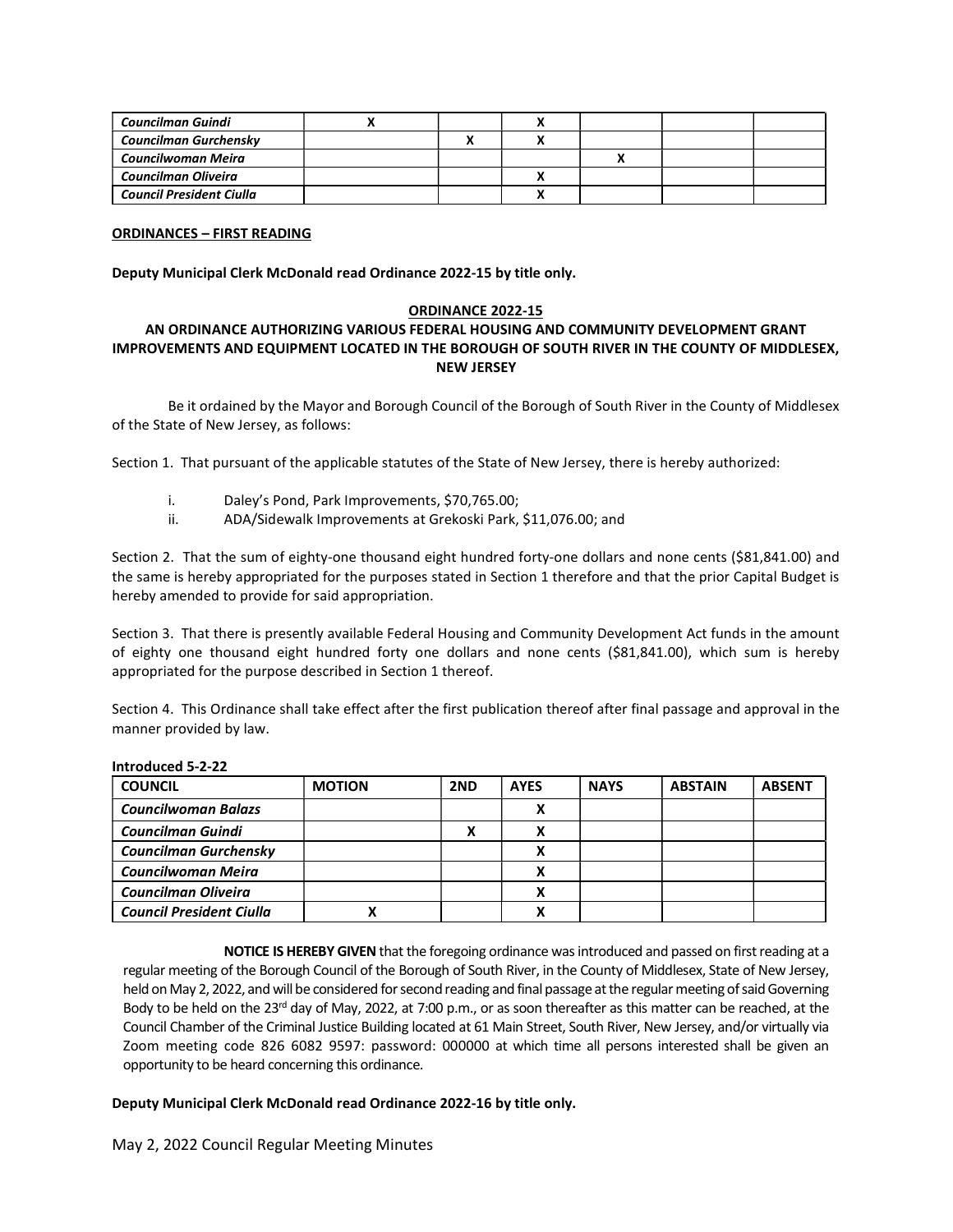### ORDINANCE 2022-16

# AN ORDINANCE OF THE BOROUGH OF SOUTH RIVER, COUNTY OF MIDDLESEX, STATE OF NEW JERSEY, AMENDING THE BOROUGH CODE OF THE BOROUGH OF SOUTH RIVER, SO AS TO AMEND CHAPTER 193 ENTITLED "VEHICLES AND TRAFFIC"

BE IT ORDAINED by the Mayor and Borough Council of the Borough of South River, County of Middlesex, and State of New Jersey, as follows:

SECTION 1. Chapter 193 of the Borough Code of the Borough of South River, entitled "Vehicles and Traffic" is hereby amended so as to amend Section 193-9.1 entitled "Parking Fines" to read as follows:

#### § 193-9.1 Parking Fines.

- A. Except as provided for in §193-9.1(A.1) below, fines for parking violations in the Borough, are hereby fixed as follows:
	- 1. Prohibited parking areas: \$10.
	- 2. Overtime parking: \$10.
	- 3. Other violations: \$10.
- A.1 Fine for violations of §193-5.2 are fixed as follows:
	- 1. First offense: \$100
	- 2. Second offense: \$200
	- 3. Third and any additional offense within one calendar year: \$400

SECTION 2. All ordinances or parts of ordinances inconsistent herewith are hereby repealed.

**SECTION 3.** If any section, subsection, sentence, clause, phrase or portion of this ordinance is for any reason held to be invalid or unconstitutional by a court of competent jurisdiction, such portion shall be deemed a separate, distinct and independent provision, and such holding shall not affect the validity of the remaining portions hereof.

SECTION 4. This ordinance shall take effect after second reading and publication as required by law.

Introduced 5-2-22

| <b>COUNCIL</b>                  | <b>MOTION</b> | 2ND | <b>AYES</b> | <b>NAYS</b> | <b>ABSTAIN</b> | <b>ABSENT</b> |
|---------------------------------|---------------|-----|-------------|-------------|----------------|---------------|
| <b>Councilwoman Balazs</b>      |               |     |             |             |                |               |
| <b>Councilman Guindi</b>        |               |     |             |             |                |               |
| Councilman Gurchensky           |               |     |             |             |                |               |
| <b>Councilwoman Meira</b>       |               |     |             |             |                |               |
| <b>Councilman Oliveira</b>      |               |     |             |             |                |               |
| <b>Council President Ciulla</b> |               |     |             |             |                |               |

NOTICE IS HEREBY GIVEN that the foregoing ordinance was introduced and passed on first reading at a regular meeting of the Borough Council of the Borough of South River, in the County of Middlesex, State of New Jersey, held on May 2, 2022, and will be considered for second reading and final passage at the regular meeting of said Governing Body to be held on the 23<sup>rd</sup> day of May, 2022, at 7:00 p.m., or as soon thereafter as this matter can be reached, at the Council Chamber of the Criminal Justice Building located at 61 Main Street, South River, New Jersey, and/or virtually via Zoom meeting code 826 6082 9597: password: 000000 at which time all persons interested shall be given an opportunity to be heard concerning this ordinance.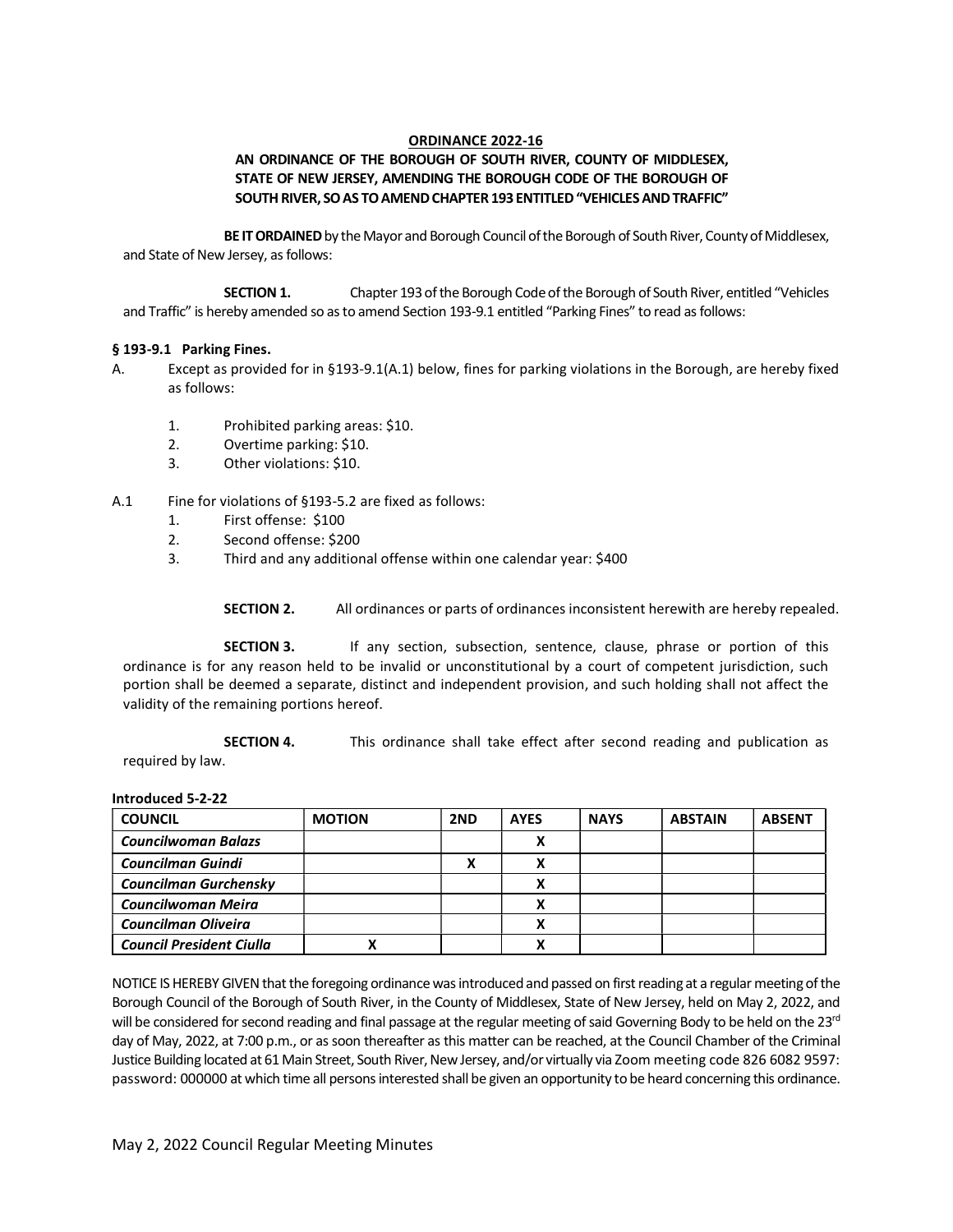# Deputy Municipal Clerk McDonald read Ordinance 2022-17 by title only.

#### ORDINANCE 2022-17 AN ORDINANCE AMENDING AN ORDINANCE FIXING THE SALARY RANGES OF CERTAIN BOROUGH OFFICERS AND EMPLOYEES IN THE BOROUGH OF SOUTH RIVER

BE IT ORDAINED by the Mayor and Borough Council of the Borough of South River, County of Middlesex and State of New Jersey as follows:

#### SECTION I.

An ordinance fixing the salary ranges of certain borough officers and employees in the Borough of South River is hereby amended as follows:

| <b>TITLE</b>                                                | <b>MINIMUM</b> | <b>MAXIMUM</b> |
|-------------------------------------------------------------|----------------|----------------|
| <b>Construction Official</b>                                | \$12,000.00    | \$95,000.00    |
| Deputy Construction Official                                | \$3,000.00     | \$15,000.00    |
| Building, Plumbing, Electrical, Fire Inspector              | \$13.00/hr     | \$45.00/hr     |
| Office on Aging Director                                    | \$20,000.00    | \$85,000.00    |
| Court Administrator                                         | \$25,000.00    | \$85,000.00    |
| Aerobics, Yoga, Zumba, Soccer, Cheerleading, Youth Agility, | \$30.00/class  | \$90.00/class  |
| Basketball, Quilting, Volleyball Instructors                |                |                |
| Volleyball Official                                         | \$20.00/game   | \$60.00/game   |
| Flag Football Official                                      | \$20.00/game   | \$60.00/game   |
| Recreation Coordinator (Part-Time)                          | \$13.00/hr     | \$30.00/hr     |
| <b>Recreation Coordinator Assistant</b>                     | \$13.00/hr     | \$30.00/hr     |
| Recreation (Part-Time)                                      | \$13.00/hr     | \$30.00/hr     |

SECTION 2. If any section, paragraph, subdivision, clause of provision of this Ordinance shall be adjudged invalid, such adjudication shall apply only to the section, paragraph, subdivision, clause, or provision so adjudged and the remainder of the Ordinance shall be deemed valid and effective.

SECTION 3. All Ordinances or parts of Ordinances inconsistent with or in conflict with this Ordinance are hereby repealed to the extent of such inconsistency.

SECTION 4. This Ordinance shall take effect after final passage, adoption, and publication according to law.

| <b>COUNCIL</b>                  | <b>MOTION</b> | 2ND | <b>AYES</b> | <b>NAYS</b> | <b>ABSTAIN</b> | <b>ABSENT</b> |
|---------------------------------|---------------|-----|-------------|-------------|----------------|---------------|
| <b>Councilwoman Balazs</b>      |               | v   |             |             |                |               |
| <b>Councilman Guindi</b>        |               |     |             |             |                |               |
| Councilman Gurchensky           |               |     |             |             |                |               |
| Councilwoman Meira              |               |     |             |             |                |               |
| <b>Councilman Oliveira</b>      |               |     |             |             |                |               |
| <b>Council President Ciulla</b> |               |     |             |             |                |               |

Introduced 5-2-22

NOTICE IS HEREBY GIVEN that the foregoing ordinance was introduced and passed on first reading at a regular meeting of the Borough Council of the Borough of South River, in the County of Middlesex, State of New Jersey, held on May 2, 2022, and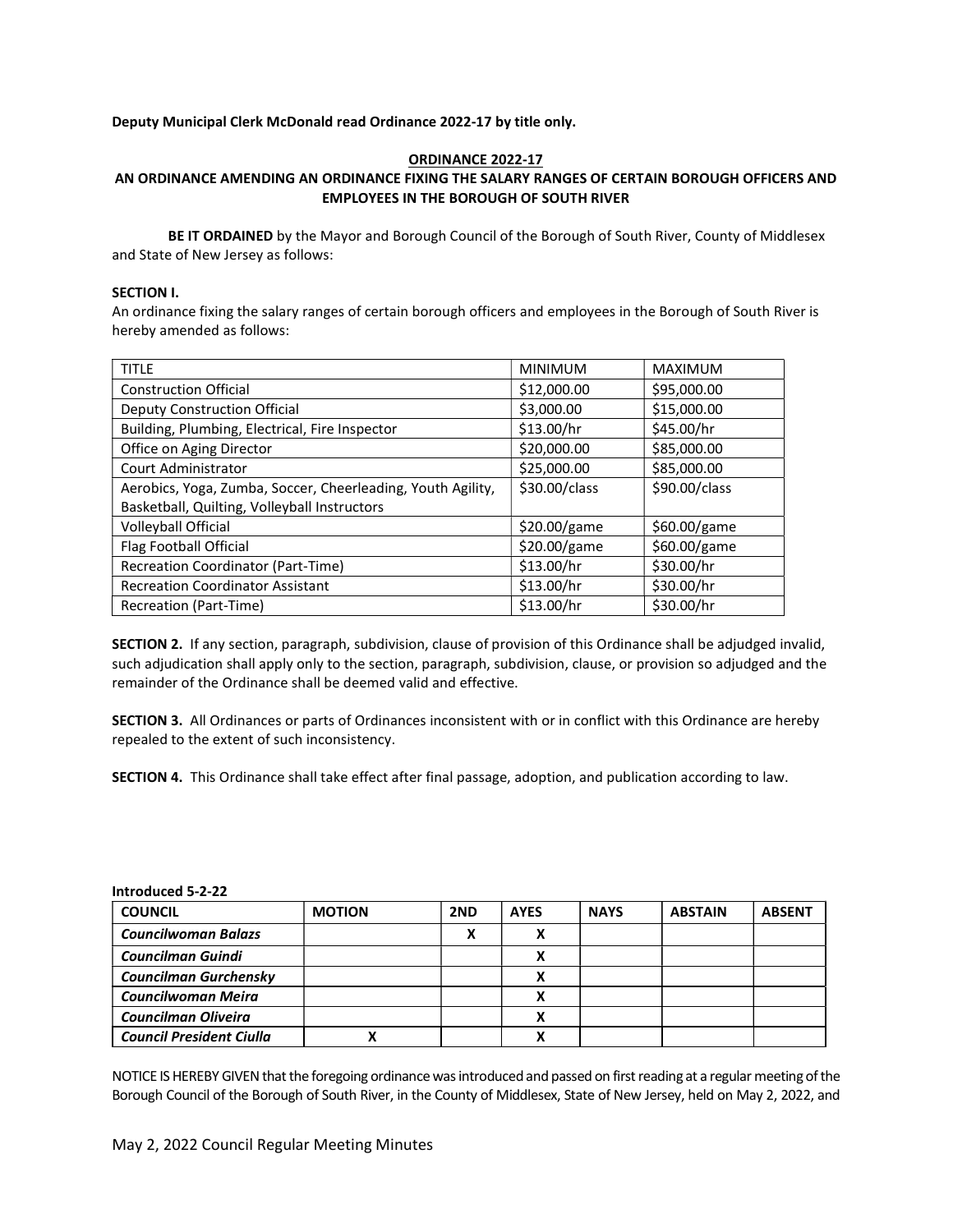will be considered for second reading and final passage at the regular meeting of said Governing Body to be held on the 23<sup>rd</sup> day of May, 2022, at 7:00 p.m., or as soon thereafter as this matter can be reached, at the Council Chamber of the Criminal Justice Building located at 61 Main Street, South River, New Jersey, and/or virtually via Zoom meeting code 826 6082 9597: password: 000000 at which time all persons interested shall be given an opportunity to be heard concerning this ordinance.

#### Deputy Municipal Clerk McDonald read Ordinance 2022-18 by title only.

#### ORDINANCE 2022-18

### AN ORDINANCE TO AMEND THE BOROUGH OF SOUTH RIVER CHAPTER 155-19.1, SECTION 22-62 TO ADD ADDITIONAL PROGRAMS AND CLASS FEES

WHEREAS, the governing body has established a schedule of miscellaneous Licenses and Fees for the Borough of South River under Ordinance Chapter 155; and

WHEREAS, the governing body desires to offer additional programs and classes; and

WHEREAS, the governing body does not want the Borough to incur this additional expense; and

WHEREAS, it has been requested that same be amended to reflect a fee for the additional programs and classes;

NOW, THEREFORE BE IT RESOLVED, by the Mayor and Borough Council of the Borough of South River, that Chapter 155-19.1, Section 22-62 be amended to include:

SECTION I. ADDITION:

| N. | Cheerleading |                                                                                       |                                   |
|----|--------------|---------------------------------------------------------------------------------------|-----------------------------------|
|    | 3.           | Mommy and Me Program                                                                  | \$40.00                           |
| Ο. | 1.<br>2.     | Volleyball - Adult and Youth<br>After Registration Closed<br>Non-Residents            | \$50.00<br>\$10.00<br>\$10.00     |
| Ρ. | 1.<br>2.     | Spring Flag Football<br>After Registration Closed<br>Non-Residents                    | \$115.00<br>\$10.00<br>\$10.00    |
| Q. | 1.<br>2.     | Youth Agility Class<br>After Registration Closed<br>Non-Residents                     | 40.00<br>S.<br>\$10.00<br>\$10.00 |
| R. | 1.<br>2.     | Quilting Class - Adult and Youth<br><b>After Registration Closed</b><br>Non-Residents | \$100.00<br>\$10.00<br>\$10.00    |

SECTION II. The various parts, sections, clauses of this Ordinance are hereby declared to be severable. If any part, sentence, paragraph, section or clause is adjudged unconstitutional or invalid by a court of competent jurisdiction, the remainder of the Ordinance shall not be affected thereby.

SECTION III. Any ordinances and parts thereof in conflict with the provisions of this Ordinance are hereby repealed to the extent of such conflict.

SECTION IV. This Ordinance shall take effect upon final adoption and publication as may be required by law.

| Introduced 5-2-22 |               |     |      |             |                |               |
|-------------------|---------------|-----|------|-------------|----------------|---------------|
| <b>COUNCIL</b>    | <b>MOTION</b> | 2ND | AYES | <b>NAYS</b> | <b>ABSTAIN</b> | <b>ABSENT</b> |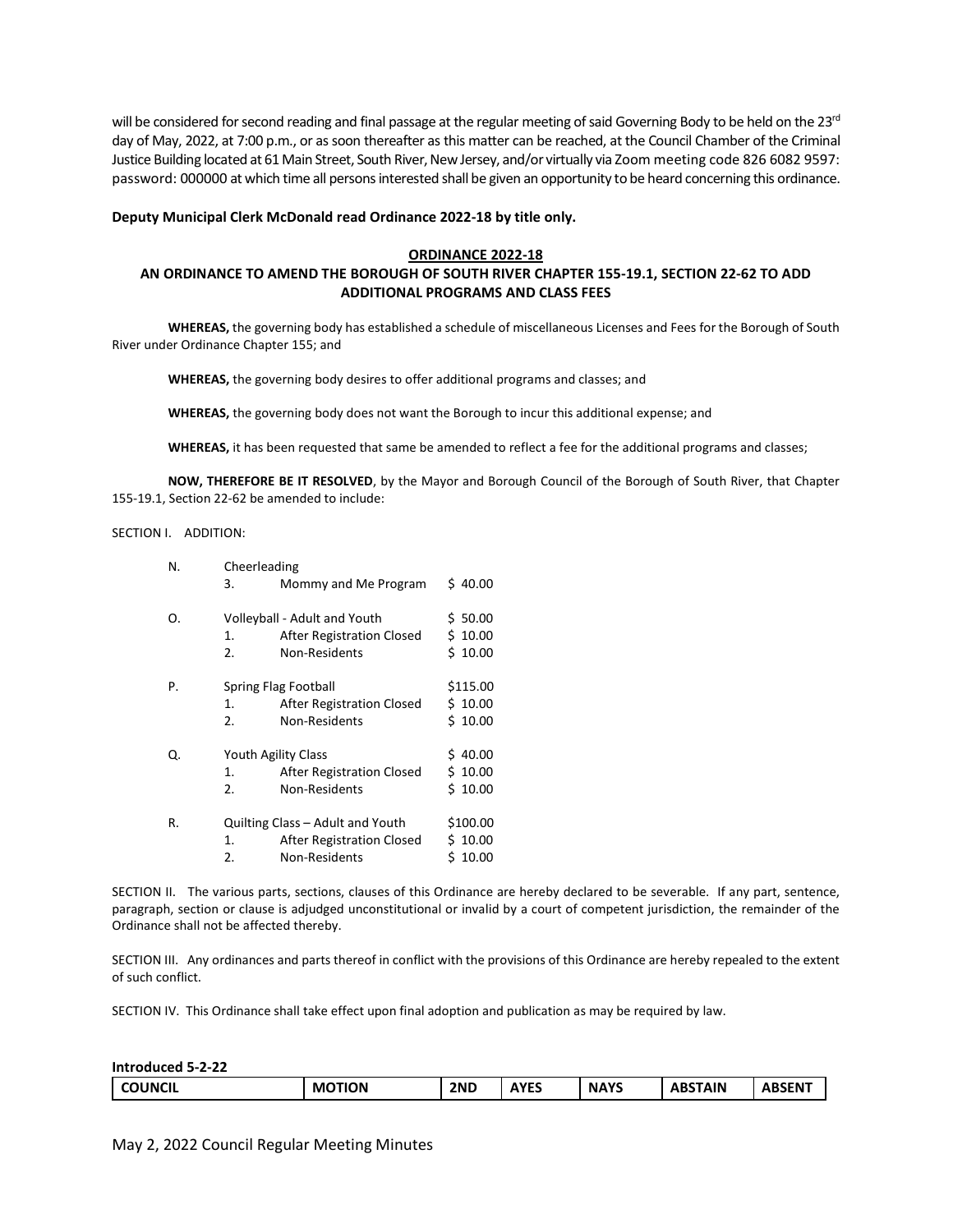| <b>Councilwoman Balazs</b>      |  |  |  |
|---------------------------------|--|--|--|
| <b>Councilman Guindi</b>        |  |  |  |
| <b>Councilman Gurchensky</b>    |  |  |  |
| Councilwoman Meira              |  |  |  |
| Councilman Oliveira             |  |  |  |
| <b>Council President Ciulla</b> |  |  |  |

NOTICE IS HEREBY GIVEN that the foregoing ordinance was introduced and passed on first reading at a regular meeting of the Borough Council of the Borough of South River, in the County of Middlesex, State of New Jersey, held on May 2, 2022, and will be considered for second reading and final passage at the regular meeting of said Governing Body to be held on the 23<sup>rd</sup> day of May, 2022, at 7:00 p.m., or as soon thereafter as this matter can be reached, at the Council Chamber of the Criminal Justice Building located at 61 Main Street, South River, New Jersey, and/or virtually via Zoom meeting code 826 6082 9597: password: 000000 at which time all persons interested shall be given an opportunity to be heard concerning this ordinance.

### DEPARTMENTAL/PROFESSIONAL REPORTS

### CFO Joe Zanga

- Stated that Ordinance 2022-15 for HCD Projects is last year's money.
- Explained the Dedication By Rider resolution.
- Councilwoman Meira asked Mr. Zanga to explain the water surcharge occurring one quarter per year. Mr. Zanga responded that the idea behind the surcharge is to encourage conservation. He also explained that a thorough review was done and all surcharges (and credits) are now correct.

### Borough Engineer Bruce Koch

- NJDOT 2020/2021 NJDOT Roadway Improvements Work is ongoing. Starting Ferris to Clayton next. A complaint was made regarding hazardous liquid being left overnight; this issue has been addressed with the contractor.
- NJDOT 2022 Roadway Improvements Project is in the design phase.
- NJDOT 2023 Roadway Improvements Applications are being accepted until July  $1^{st}$  by NJDOT for 2023 grant. Resolution will be needed before July 31st.
- 2020 Electrical Substation Maintenance The contactor has begun the work of replacing feeder lines & their sweeps. They are waiting for the work on the Battery Project to conclude so they can continue the work.
- $\bullet$  Well No. 2 Replacement Met with NJDEP on April 28<sup>th</sup> and all seems ok; another meeting will occur next week.

# DPW Director Adriano Soares

- Spring hydrant flushing started today and will continue through May 19th.
- DPW will hand out reusable bags for the next two (2) Saturdays from 8am-12pm.
- Seeking additional summer help. Councilwoman Meira asked how many summer helpers are typically hired, to which Mr. Soares responded four (4). Only one (1) application has been received so far. At Council President Ciulla's request, Mr. Soares reviewed overall staffing status for DPW.
- Manhole mentioned at the last council meeting has been replaced.

# Police Chief Mark Tinitigan

- Announced that there will be a Police Memorial Service on May 11, 2022 at 5pm and invited all to attend. Two (2) officers will be added to the list.
- Councilwoman Meira inquired about a Bike Rodeo. Chief Tinitigan responded that there will be a raffle through the school of donated bikes from Walmart.

# Deputy Borough Clerk Dawn McDonald

• No report.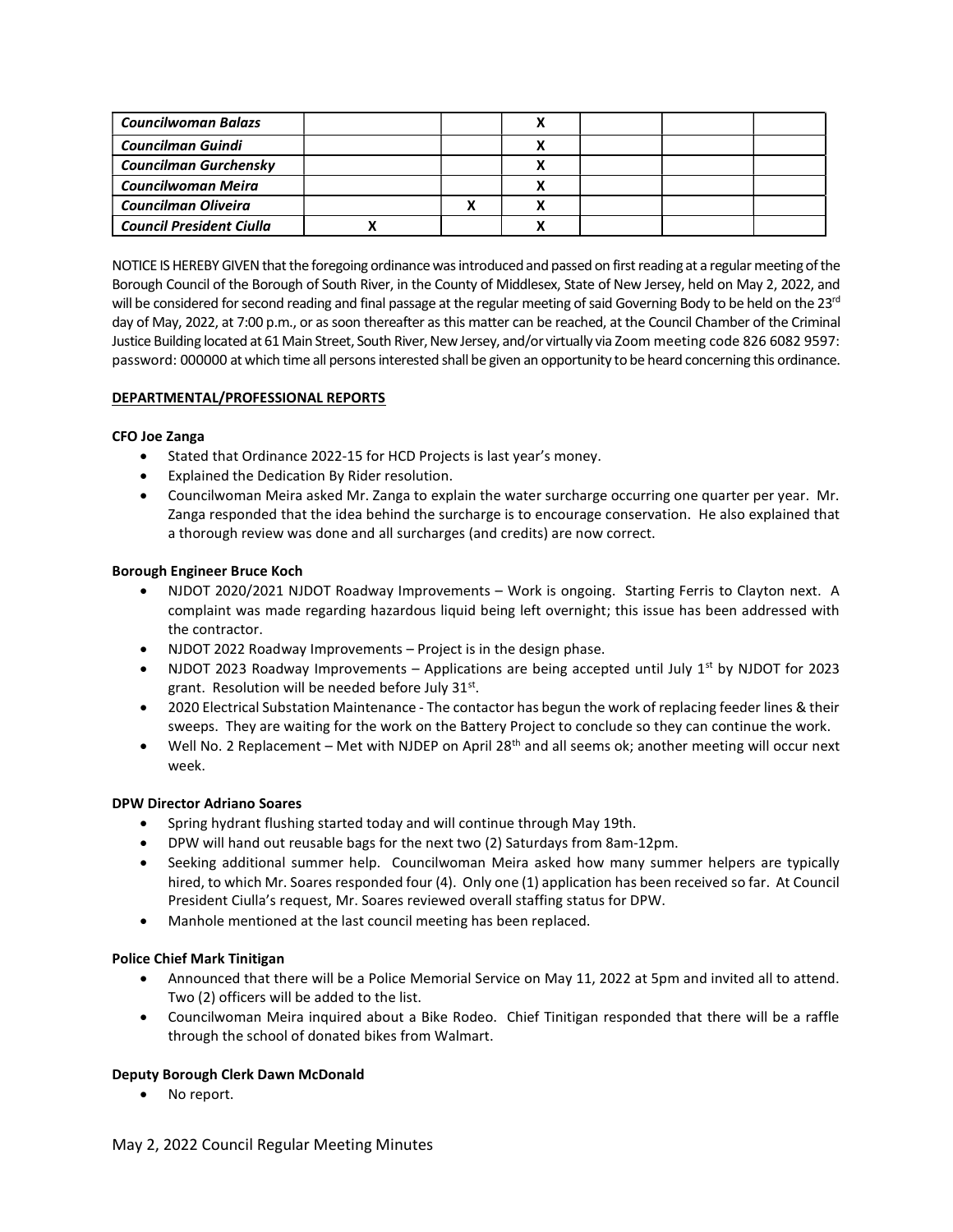### Borough Attorney Andrea Wyatt

• No report.

### Borough Administrator Art Londensky

- Part-Time Administrative Assistant position is still open.
- Reminded that delinquent bills are eligible for 12-month payment plans. If there is no payment plan in place, delinquent accounts will be shut off.
- Announced that the County has postponed paving on Whitehead; new dates will be sent out.
- Councilman Oliveira inquired about installation of playground equipment and replacement of park benches (some are lifting). Mr. Soares responded that he has been discussing new benches with Mr. Zanga.
- Councilwoman Meira asked about the bill for a Water Operator and if we would be hiring our own. Mr. Londensky responded that a bill would be forthcoming and that the job must be posted/advertised.
- Councilwoman Meira inquired about the Borough's web domain and hosting. Mr. Zanga responded that it was not necessary with Civic Plus.

### COUNCIL LIAISON REPORTS

### Councilman Giundi

- The next planning board meeting is May  $17<sup>th</sup>$  and will include master plan discussion. The meeting will take place at the middle school.
- The next Zoning Board meeting is May 24<sup>th</sup>. Ria Mar facelift was approved at the last meeting.
- The Alliance is tentatively planning a car show for September 15th.

### Councilwoman Balazs

 Memorial Day Parade plans are underway. Reminded everyone to send in the form if they will be marching or email the form to Teresa Hutchison.

# Councilman Oliveira

- Reviewed the new programs that are planned by Parks & Recreation. Their next meeting will be held on May 17th. Commended Terri from Recreation on a good job.
- Noted it was a fun opening day for Little League.
- Board of Education will hold an Art Show on May 26th.

# Councilman Gurchensky

- Paving has started; be cautious with raised manhole covers.
- Reminded about hydrant flushing.
- Reviewed new programs at Office on Aging.

# Councilwoman Meira

- Shade Tree has a meeting this week.
- Approximately 197 lbs of Legos were collected and donated to Boys & Girls Club during recent Lego Drive.
- Library Board held a successful book drive.
- Reminded Mayor Krenzel that there is still a vacancy on the Library Board.
- Community Garden opened this past weekend; beds are still available.

# Council President Ciulla

• The Economic Development Committee meeting will be held on May 18th.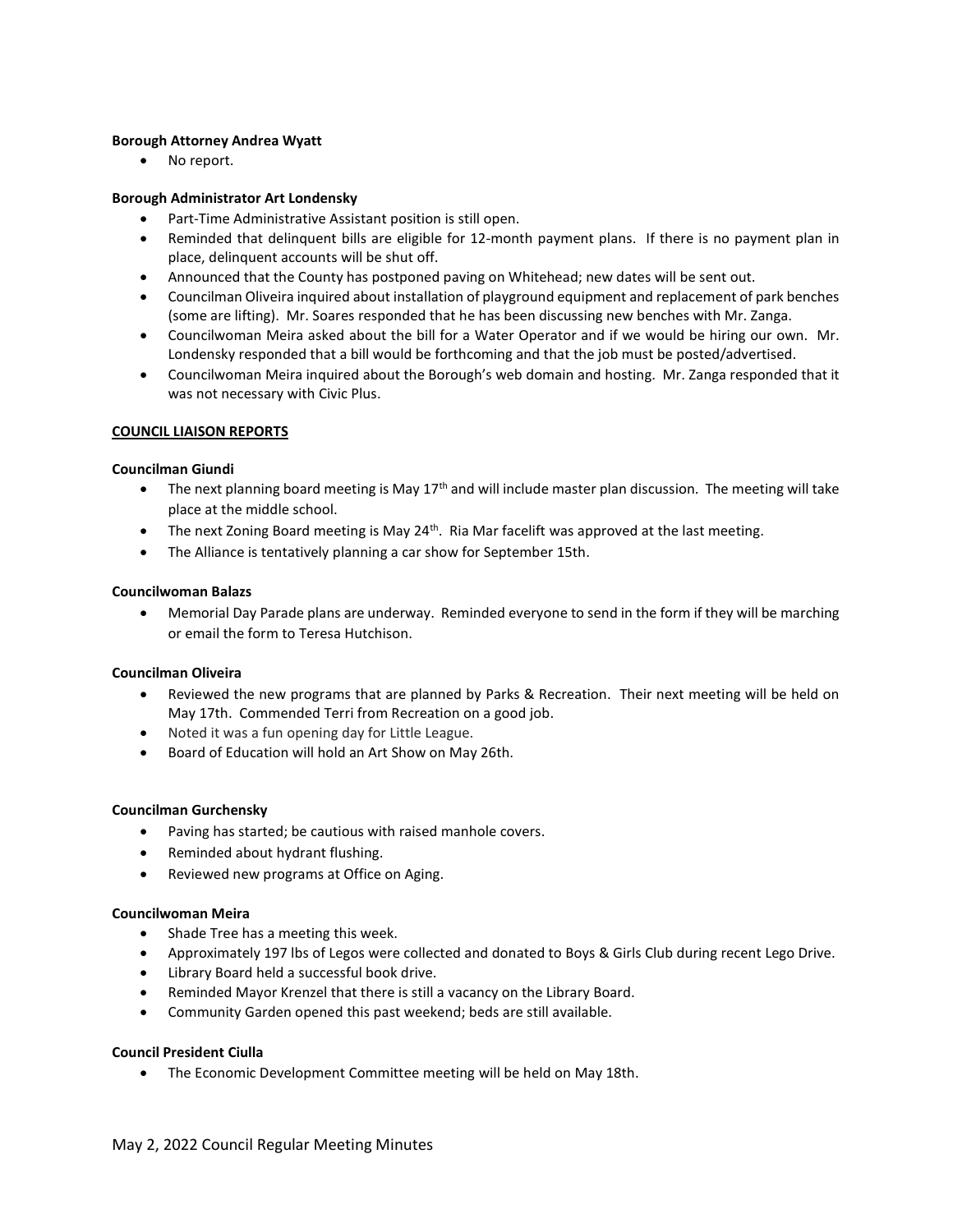#### Mayor Krenzel

Requested that Deputy Clerk McDonald cancel the special meeting for Wednesday.

# PUBLIC COMMENT

Mayor opened the floor for Public Comment.

- Salvatore Ciuccio, 104 Old Bridge Turnpike Informed of a recent bipartisan bill that would fund replacement of water mains. Mr. Ciuccio agreed to email the information to Mr. Londensky, who would forward to our Borough Engineer.
- Richard Byrne, 11 Bissett Place The Environmental Commission is holding a freecycle event on May 14 & 15, 2022; the registration deadline for participation is 6pm on May  $12<sup>th</sup>$ . Shade Tree Commission has been inspecting trees by Portuguese Club (most are pear trees) and will continue to review. Reminded all of Planning Board meeting for master plan.

Being that no one else came forward for public comment, Mayor requested motion to close. Councilman Guindi motioned to close; seconded by Council President Ciulla. All in Favor.

### MAYORAL APPOINTMENTS

None

#### CONSENT RESOLUTIONS 2022-139 TO 2022-147

"Whereas Resolution 2022-01 authorizes the Borough Council to utilize a Consent Agenda to adopt various resolutions of a routine and noncontroversial nature at one time. Now Therefore, Be It and It is Hereby Resolved that the below listed resolutions are hereby adopted by the Borough Council in whole as if the same were individually acted upon".

# RESOLUTION 2022-139

# RESOLUTION ACCEPTING THE BOROUGH OF SOUTH RIVER COUNCIL MEETING MINUTES

BE IT RESOLVED by the Mayor and Council of the Borough of South River that the April 11, 2022 Regular & Executive Session Meeting Minutes are approved.

| <b>COUNCIL</b>                  | <b>MOTION</b> | 2ND | <b>AYES</b> | <b>NAYS</b> | <b>ABSTAIN</b> | <b>ABSENT</b> |
|---------------------------------|---------------|-----|-------------|-------------|----------------|---------------|
| <b>Councilwoman Balazs</b>      | Λ             |     |             |             |                |               |
| <b>Councilman Guindi</b>        |               |     |             |             |                |               |
| <b>Councilman Gurchensky</b>    |               |     |             |             |                |               |
| Councilwoman Meira              |               |     | v           |             |                |               |
| <b>Councilman Oliveira</b>      |               |     |             |             |                |               |
| <b>Council President Ciulla</b> |               |     |             |             |                |               |

# RESOLUTION 2022-140 RESOLUTION REQUESTING PERMISSION FOR THE DEDICATION BY RIDER FOR THE RECREATION DEPARTMENT DONATIONS REQUIRED BY N.J.S.A. 40A:5-29

WHEREAS, permission is required of the Director of the Division of Local Government Services for approval as a dedication by rider of revenues received by a municipality when the revenue is not subject to reasonably accurate estimates in advance; and

WHEREAS, N.J.S.A. 40A:5-29 provides for receipt of donations by the Recreation Department to provide for the operating costs to administer this act; and,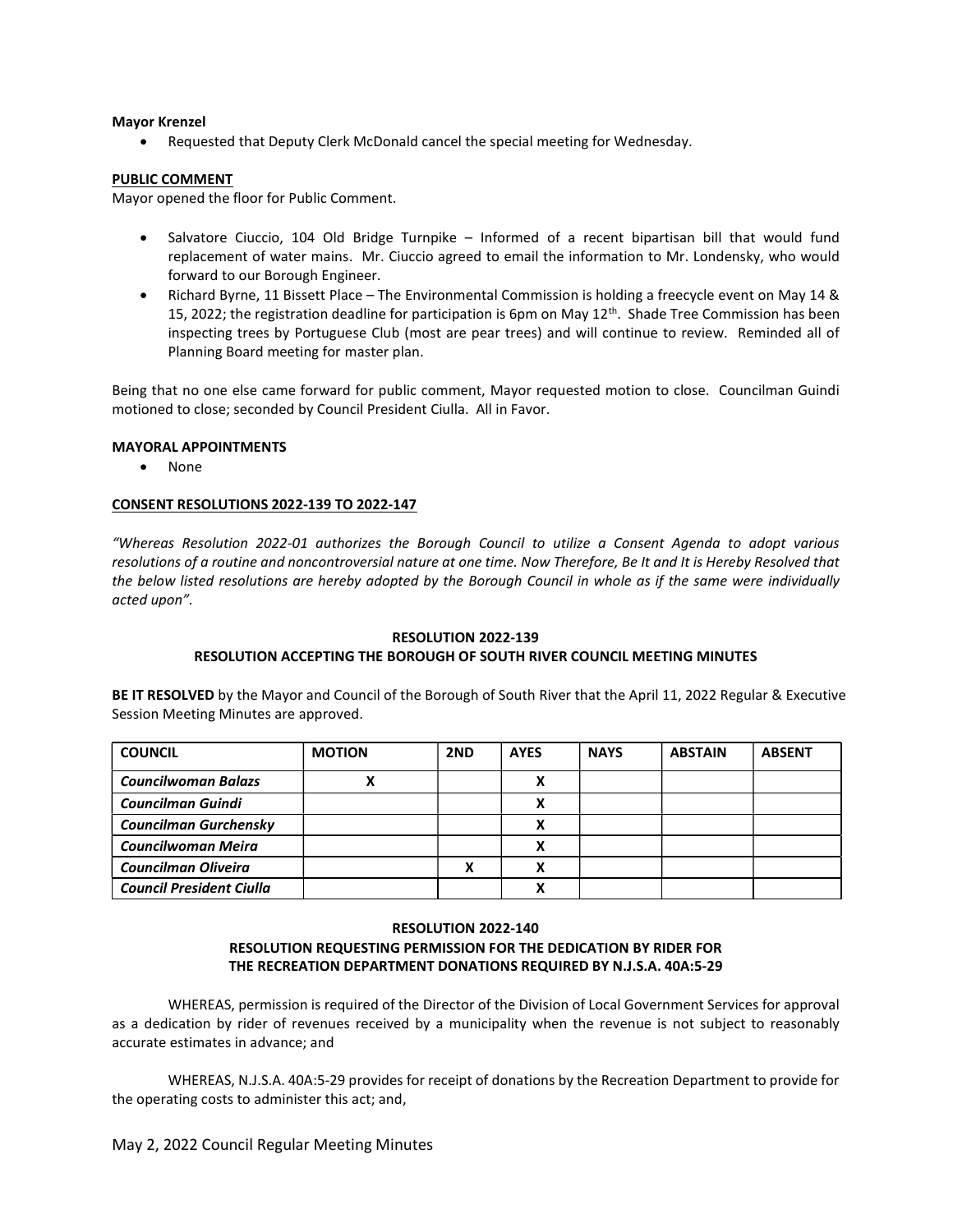WHEREAS, N.J.S.A. 40A:4-39 provides the dedicated revenues anticipated from the Recreation Department Trust Fund are hereby anticipated as revenue and are hereby appropriated for the purpose to which said revenue is dedicated by statute or other legal requirement:

NOW, THEREFORE, BE IT RESOLVED, by the Governing Body of the Borough of South River, County of Middlesex, New Jersey as follows:

1. The Governing Body does hereby request permission of the Director of the Division of Local Government Services to pay expenditures of the Recreation Department donation activities per N.J.S.A. 40A:5-29.

2. The Municipal Clerk of the Borough of South River, County of Middlesex, is hereby directed to forward two certified copies of this Resolution to the Director of the Division of Local Government Services.

3. This resolution shall take effect upon the approval of the Director of the Division of Local Government Services.

| <b>COUNCIL</b>                  | <b>MOTION</b> | 2ND | <b>AYES</b> | <b>NAYS</b> | <b>ABSTAIN</b> | <b>ABSENT</b> |
|---------------------------------|---------------|-----|-------------|-------------|----------------|---------------|
| <b>Councilwoman Balazs</b>      |               |     | χ           |             |                |               |
| <b>Councilman Guindi</b>        |               |     |             |             |                |               |
| <b>Councilman Gurchensky</b>    |               |     |             |             |                |               |
| Councilwoman Meira              |               |     |             |             |                |               |
| <b>Councilman Oliveira</b>      |               |     |             |             |                |               |
| <b>Council President Ciulla</b> |               |     |             |             |                |               |

# RESOLUTION 2022-141 RESOLUTION REQUESTING CANCELLATION OF PROPERTY TAXES AND APPROVAL FOR TOTAL DISABLED VETERAN STATUS

WHEREAS, the following property listed below applied for tax exempt status under the provisions for a total disabled veteran status in accordance with N.J.S.A. 54:4-3.30et seq, and

 WHEREAS, the Tax Assessor reviewed and approved the application for the remainder of the 2022 tax year, and

WHEREAS, the Tax Collector is recommending that these taxes for the  $2^{nd}$ , 3<sup>rd</sup> and 4<sup>th</sup> quarter of 2022 be canceled accordingly.

 NOW, THEREFORE, BE IT RESOLVED by the Mayor and Council of the Borough of South River, County of Middlesex, State of New Jersey that the Tax Collector cancel 2<sup>nd</sup> quarter taxes (and 3<sup>rd</sup> and 4<sup>th</sup> quarter taxes which haven't been billed yet) in accordance with the following schedule:

| Block | Lot | Property Location:   | Amount                                 |
|-------|-----|----------------------|----------------------------------------|
| 112   | 1   | James Gurchensky     | \$1398.11 – Cancelled ( $2nd$ quarter) |
|       |     | 51 Dailey Street     |                                        |
|       |     | South River NJ 08882 |                                        |

| <b>COUNCIL</b>      | <b>MOTION</b> | 2ND | <b>AYES</b> | <b>NAYS</b> | <b>ABSTAIN</b> | <b>ABSENT</b> |
|---------------------|---------------|-----|-------------|-------------|----------------|---------------|
| Councilwoman Balazs |               |     |             |             |                |               |
| Councilman Guindi   |               |     |             |             |                |               |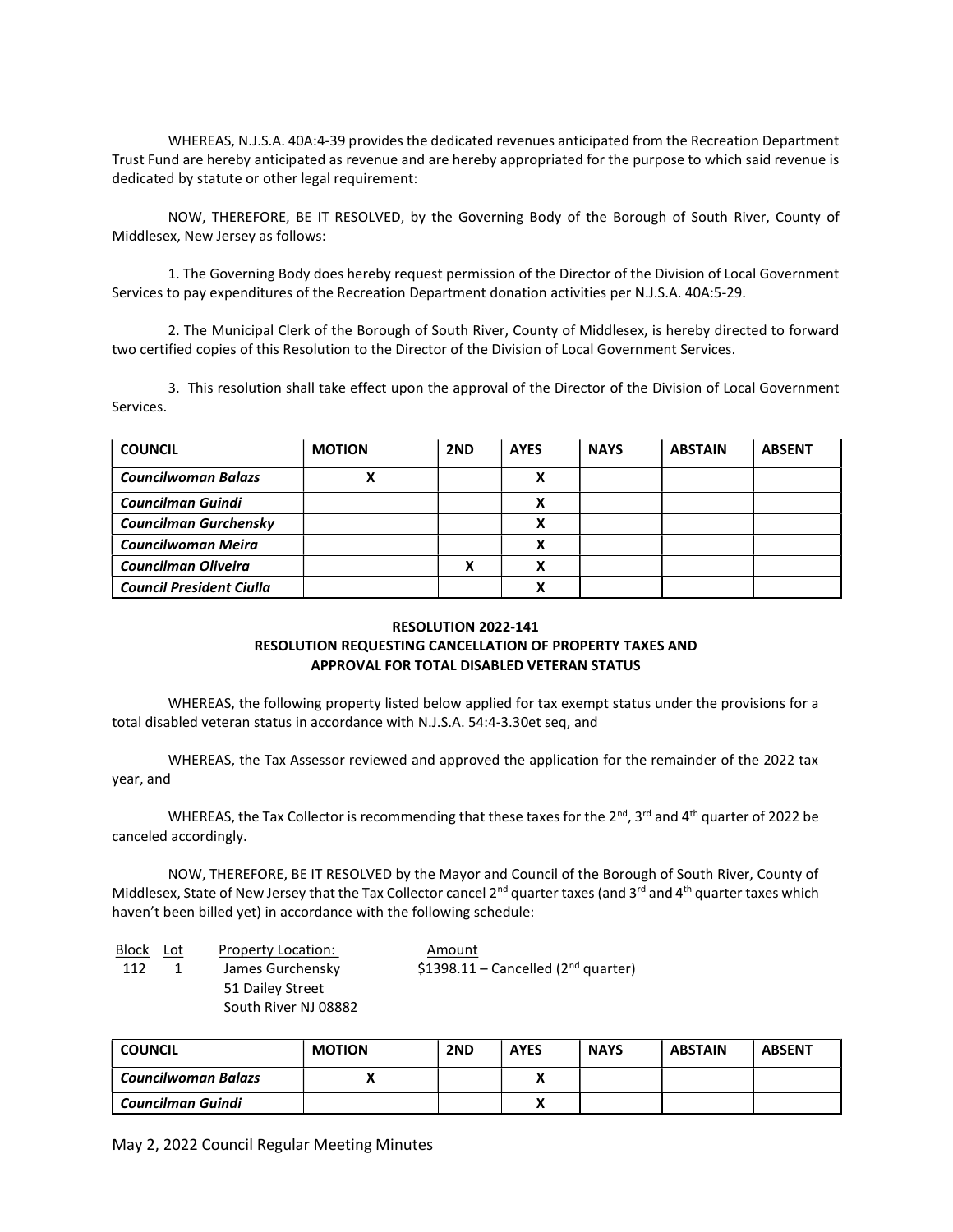| Councilman Gurchensky           |  |  |  |
|---------------------------------|--|--|--|
| Councilwoman Meira              |  |  |  |
| Councilman Oliveira             |  |  |  |
| <b>Council President Ciulla</b> |  |  |  |

# RESOLUTION 2022-142 RESOLUTION AUTHORIZING CERTAIN UTILITY REFUNDS

WHEREAS, the official utility records of the Borough of South River, New Jersey show certain refunds which include electric, water and consumer deposits (CD); and

WHEREAS, the Collector of Utility Revenue recommends that the following refunds should be made to the consumer noted herein below listed; and

NOW, THEREFORE BE IT AND IT IS HEREBY RESOLVED by the Borough Council of the Borough of South River that the Collector of Utility Revenue is hereby authorized to make the following refunds and adjustments indicated below and any attached list.

| <b>ACCOUNT#</b><br>65-999-997-327 CD | <b>PAYABLE TO:</b><br><b>SHOSHANA BAKSHIEV</b><br><b>103 DIAMOND LANE</b><br>OLD BRIDGE, NJ 08857              | <b>AMOUNT OF CHECK</b><br>\$125.29 |
|--------------------------------------|----------------------------------------------------------------------------------------------------------------|------------------------------------|
| 65-999-002-004 CD                    | <b>JUAN PABLO HERNANDEZ &amp;</b><br><b>MAGERI DIGIORGI</b><br>9 CHERRY BLOSSOM DR<br>MONROE TWP, NJ 08831     | \$31.10                            |
| 65-999-002-229 CD                    | <b>JANETTE GALAN</b><br>9 SUMMIT RD BLDG C4B<br>SOUTH RIVER, NJ 08882                                          | \$153.09                           |
| 65-999-005-887 CD                    | <b>WALESKA HANSON &amp;</b><br><b>BRYAN HANSON FIGUEROA</b><br>5048 DOUGLAS THALMAN ST<br>BRUNSWICK, GA 31523  | \$147.50                           |
| 65-999-005-820 CD                    | NIKITAS LAMBRINOS<br>SOPHIA LOGOTHETIS<br><b>FRANK KALAMATIANOS</b><br>363 MINSTREL CT<br>OLD BRIDGE, NJ 08857 | \$53.71                            |
| 65-999-008-060 CD                    | <b>MAHMOUD MOHAMED</b><br>157 WHITEHEAD AVE APT 1G<br>SOUTH RIVER, NJ 08882                                    | \$173.18                           |
| 65-999-001-449 CD                    | JUAN MARTINEZ, DORIS RODRIGUEZ<br><b>KELVIN MONTES</b><br><b>42 WASHINGTON ST</b><br>SOUTH RIVER, NJ 08882     | \$101.42                           |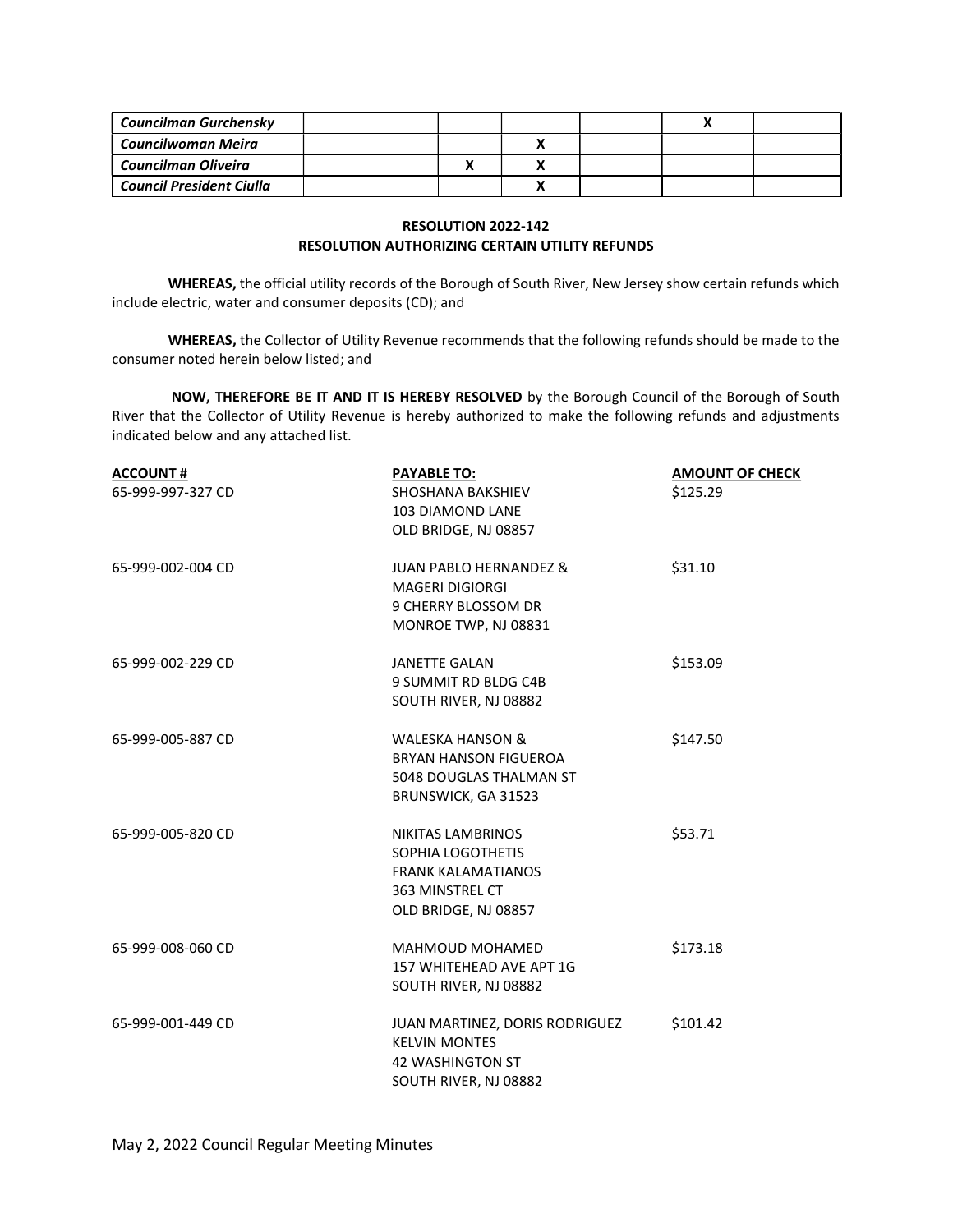# 65-999-004-737 CD JENNIFER SMITH \$95.76 RIVERVIEW DR B11 SOUTH RIVER, NJ 08882

# 65-999-003-250 CD NATHANIEL R WALKER \$4.42 157 WHITEHEAD AVE APT 2D SOUTH RIVER, NJ 08882

| <b>COUNCIL</b>                  | <b>MOTION</b> | 2ND | <b>AYES</b>  | <b>NAYS</b> | <b>ABSTAIN</b> | <b>ABSENT</b> |
|---------------------------------|---------------|-----|--------------|-------------|----------------|---------------|
| <b>Councilwoman Balazs</b>      |               |     | Λ            |             |                |               |
| <b>Councilman Guindi</b>        |               |     | $\mathbf{v}$ |             |                |               |
| Councilman Gurchensky           |               |     |              |             |                |               |
| Councilwoman Meira              |               |     | v            |             |                |               |
| <b>Councilman Oliveira</b>      |               |     |              |             |                |               |
| <b>Council President Ciulla</b> |               |     |              |             |                |               |

#### RESOLUTION 2022-143

# AUTHORIZING APPOINTMENT OF JERROLD P. SOLOMON AS VOLUNTEER FIREFIGHTER TO SUMMIT ENGINE COMPANY OF SOUTH RIVER FIRE DEPARTMENT

 I, John M. Krenzel, Mayor with the advice and consent of the Council of the Borough of South River, do hereby appoint Jerrold P. Solomon as a Member of Summit Engine Company of the South River Fire Department of the Borough of South River effective May 2, 2022.

| <b>COUNCIL</b>                  | <b>MOTION</b> | 2ND | <b>AYES</b> | <b>NAYS</b> | <b>ABSTAIN</b> | <b>ABSENT</b> |
|---------------------------------|---------------|-----|-------------|-------------|----------------|---------------|
| <b>Councilwoman Balazs</b>      | Λ             |     |             |             |                |               |
| <b>Councilman Guindi</b>        |               |     |             |             |                |               |
| Councilman Gurchensky           |               |     |             |             |                |               |
| Councilwoman Meira              |               |     |             |             |                |               |
| <b>Councilman Oliveira</b>      |               |     |             |             |                |               |
| <b>Council President Ciulla</b> |               |     |             |             |                |               |

#### RESOLUTION 2022-144

# RESOLUTION AUTHORZING APPOINTMENT OF KENNETH SZABO AS A LINEMAN APPRENTICE FOR THE BOROUGH OF SOUTH RIVER ELECTRIC UTILITY DEPARTMENT

WHEREAS, the South River Director of Public Works, Adriano Soares, recommends Kenneth Szabo for position of Lineman Apprentice within the Electric Utility Department with starting salary of \$26.96 per hour pursuant to the IBEW Local 1303 Union Contract; and

WHEREAS, the Borough of South River Mayor and Council desire to approve said recommendation of appointment for Mr. Szabo.

NOW, THEREFORE, BE IT RESOLVED, the Borough of South River Mayor and Council, do hereby authorize the appointment of Kenneth Szabo for the position of Lineman Apprentice within the Borough of South River Electric Utility Department with a starting salary of \$26.96 per hour pursuant to the IBEW Local 1303 Union Contract on or about May 9, 2022.

| <b>COUNCIL</b><br>$\sim$ | <b>TION</b><br>M | 2ND | <b>AYES</b> | <b>NAYS</b> | <b>\BSTAIN</b><br>ΑВ | <b>ABSEN<sup>T</sup></b> |
|--------------------------|------------------|-----|-------------|-------------|----------------------|--------------------------|
|--------------------------|------------------|-----|-------------|-------------|----------------------|--------------------------|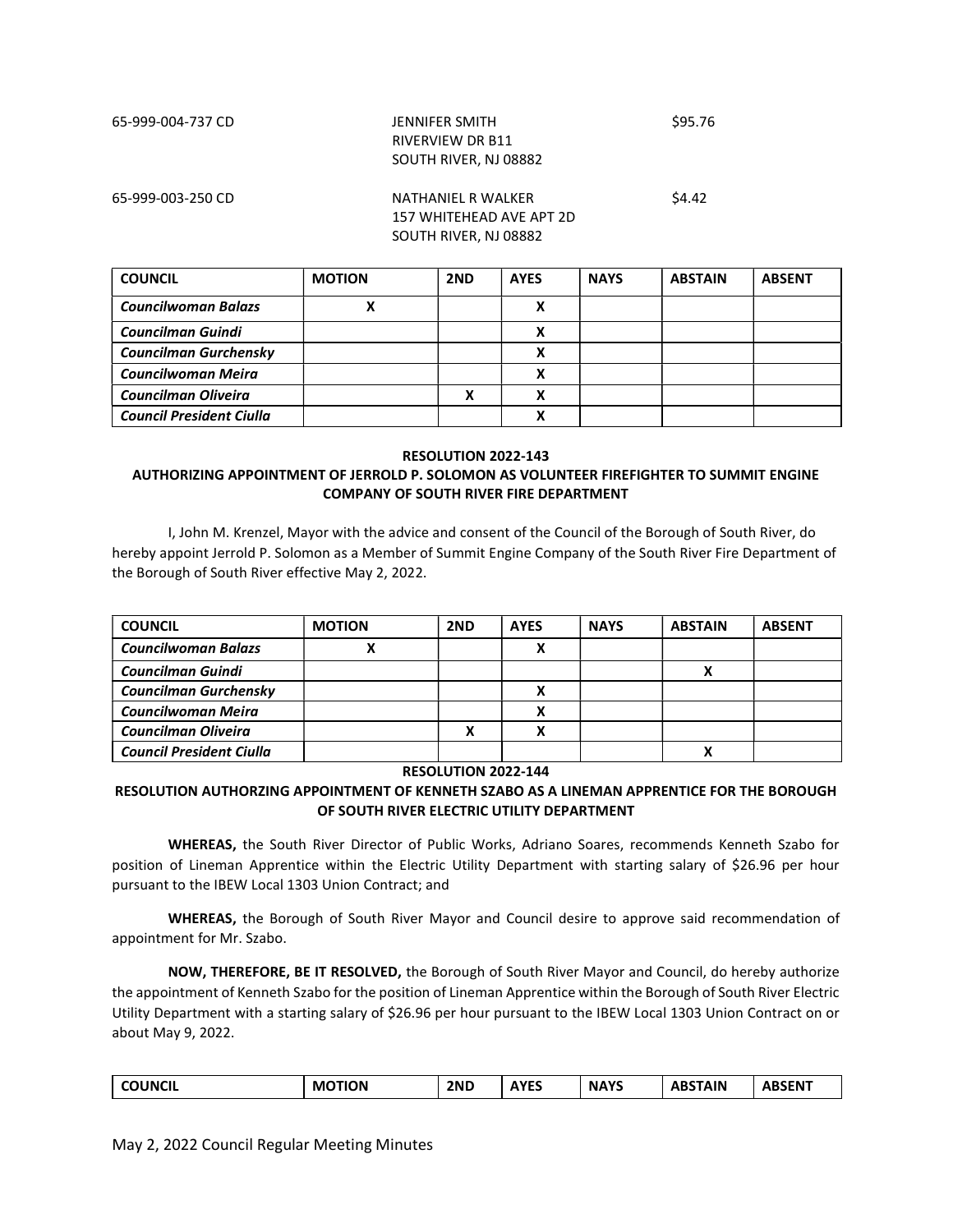| <b>Councilwoman Balazs</b>      |  |  |  |
|---------------------------------|--|--|--|
| <b>Councilman Guindi</b>        |  |  |  |
| Councilman Gurchensky           |  |  |  |
| Councilwoman Meira              |  |  |  |
| Councilman Oliveira             |  |  |  |
| <b>Council President Ciulla</b> |  |  |  |

# RESOLUTION 2022-145 RESOLUTION AUTHORIZING APPOINTMENT OF MARC LaBELLA AS SUMMER HELP TO THE DEPARTMENT OF PUBLIC WORKS

 I, John M. Krenzel, Mayor, with the advice and consent of the Council of the Borough of South River, do hereby appoint Marc LaBella to the part-time position of summer help in the Department of Public Works at a rate of \$15.00/per hour for the period of May 3, 2022 to October 28, 2022.

| <b>COUNCIL</b>                  | <b>MOTION</b> | 2ND | <b>AYES</b> | <b>NAYS</b> | <b>ABSTAIN</b> | <b>ABSENT</b> |
|---------------------------------|---------------|-----|-------------|-------------|----------------|---------------|
| <b>Councilwoman Balazs</b>      |               |     |             |             |                |               |
| <b>Councilman Guindi</b>        |               |     |             |             |                |               |
| Councilman Gurchensky           |               |     |             |             |                |               |
| <b>Councilwoman Meira</b>       |               |     |             |             |                |               |
| Councilman Oliveira             |               |     |             |             |                |               |
| <b>Council President Ciulla</b> |               |     |             |             |                |               |

# RESOLUTION 2022-146 RESOLUTION AUTHORIZING THE SOUTH RIVER KNIGHTS YOUTH FOOTBALL TO CONDUCT COIN TOSS EVENTS

WHEREAS, South River Knights Youth Football has requested permission to conduct coin toss events at the intersection of Prospect Street and Old Bridge Turnpike from 9:00 a.m. to 2:00 p.m. on the following dates:

- July 16, 2022 (Rain Date July 23, 2022)
- August 20, 2022 (Rain Date August 27, 2022)
- September 17, 2022 (Rain Date September 24, 2022)
- October 15, 2022 (Rain Date October 22, 2022)

WHEREAS, South River Knights Youth Football does perform fundraising to provide services to the citizens and residents of the Borough of South River; and

NOW, THEREFORE, BE IT AND IS HEREBY RESOLVED, by the Mayor and Borough Council of the Borough of South River that South River Knights Youth Football is hereby authorized to conduct coin toss events at the intersection of Prospect Street and Old Bridge Turnpike on the dates listed above from 9:00 a.m. to 2:00 p.m.; and

BE IT FURTHER RESOLVED that permission is granted to conduct coin toss events at the above locations on the aforesaid date subject to the following:

- 1. That the individuals conducting the coin toss events shall wear a reflective safety vests.
- 2. That there will be no interference with the flow of traffic on the roadway.
- 3. All fundraising shall be conducted by individuals having attained at least the age of eighteen (18) years.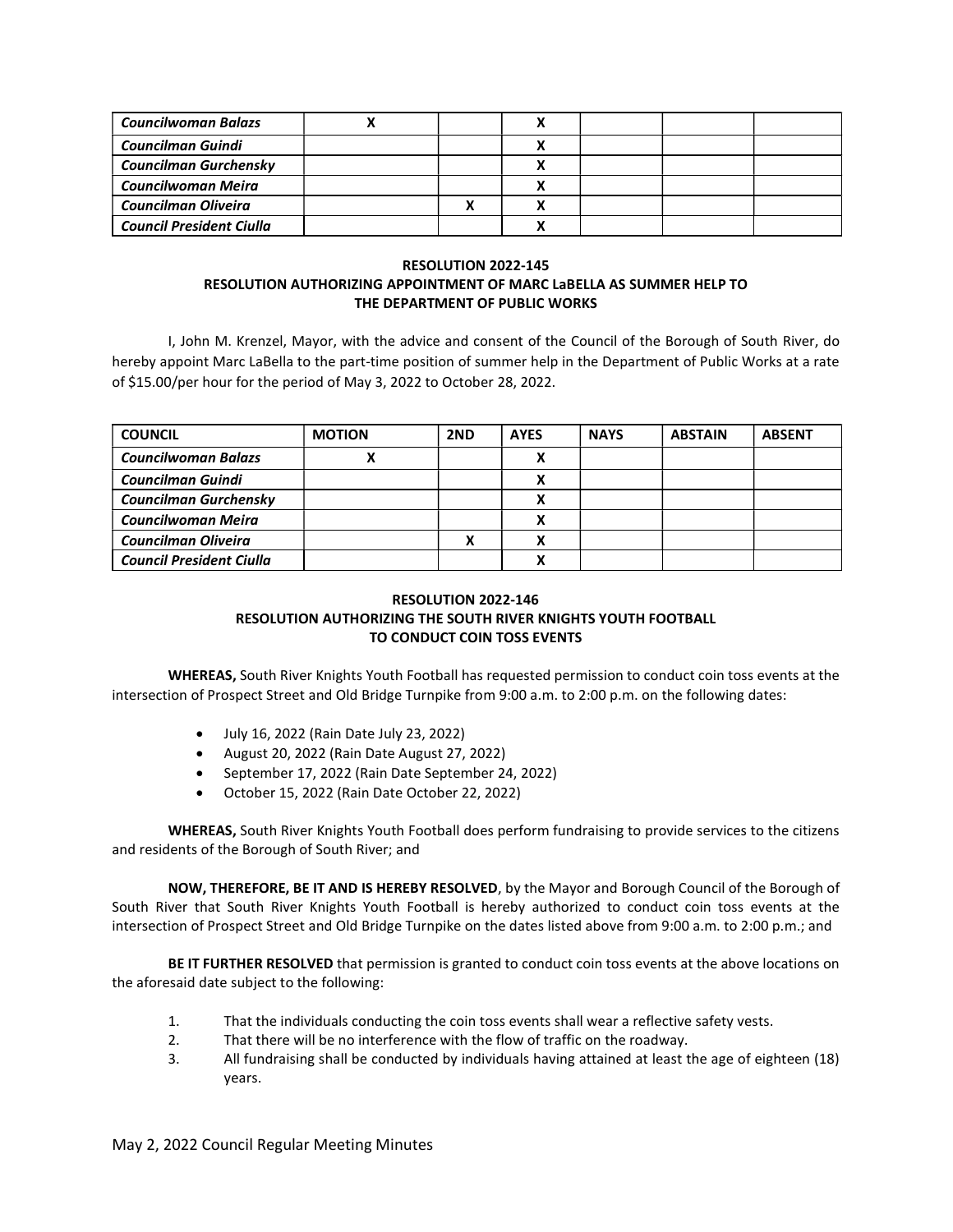| <b>COUNCIL</b>                  | <b>MOTION</b> | 2ND | <b>AYES</b> | <b>NAYS</b> | <b>ABSTAIN</b> | <b>ABSENT</b> |
|---------------------------------|---------------|-----|-------------|-------------|----------------|---------------|
| <b>Councilwoman Balazs</b>      |               |     | x           |             |                |               |
| <b>Councilman Guindi</b>        |               |     |             |             |                |               |
| <b>Councilman Gurchensky</b>    |               |     |             |             |                |               |
| Councilwoman Meira              |               |     |             |             |                |               |
| <b>Councilman Oliveira</b>      |               | v   | v           |             |                |               |
| <b>Council President Ciulla</b> |               |     |             |             |                |               |

### RESOLUTION 2022-147 RESOLUTION APPROVING THE BILLS AND CLAIMS LIST

BE IT AND IT IS HEREBY RESOLVED by the Mayor and Council of the Borough of South River, in the County of Middlesex and the State of New Jersey that all bills, claims and statements against the Borough, in the total amount of \$2,077,778.82 and previously paid claims in the amount of \$1,123,275.97 listing attached, have been duly itemized, audited, approved and signed by the proper officers of the Borough, be and the same are hereby ordered paid.

| <b>COUNCIL</b>                  | <b>MOTION</b> | 2ND | <b>AYES</b> | <b>NAYS</b> | <b>ABSTAIN</b> | <b>ABSENT</b> |
|---------------------------------|---------------|-----|-------------|-------------|----------------|---------------|
| <b>Councilwoman Balasz</b>      |               |     |             |             |                |               |
| <b>Councilman Guindi</b>        |               |     |             |             |                |               |
| <b>Councilman Gurchensky</b>    |               |     |             |             |                |               |
| Councilwoman Meira              |               |     | Λ           |             |                |               |
| <b>Councilman Oliveira</b>      |               |     | Λ           |             |                |               |
| <b>Council President Ciulla</b> |               |     |             |             | $***$          |               |

\*\*Council President Ciulla abstained from payment of Purchase Order 21-02865.

# NEW BUSINESS

• None

# GOVERNING BODY COMMENTS (For the Good and Welfare of the Borough)

#### Councilwoman Meira

- Had questions regarding Ordinance 2022-16 and Ordinance 2022-17. Council President Ciulla explained Ordinance 2022-16 and advised that the Court keeps track of the number of times fines are issued. Council President Ciulla also elaborated on the parking issues by Causeway and problems with idling. Mr. Zanga reviewed Ordinance 2022-18, which is a salary range, and advised that a resolution would be done with the exact dollar amounts. Discussion continued regarding building department positions.
- Participated in a webinar today regarding Safe Streets & Roads grant funding. Will get more information.
- Reminded that May is Bike Month. Keep Middlesex Moving has some great programs for the event.
- Discussed benefits of Master Plan meeting and hopes that lots of people go to keep South River growing.
- Inquired about status of South River Day. Councilwoman Balazs noted that she put in application for the stage, street closures are in place and advertising is done in June.
- Wished all a Happy Mother's Day.

#### Councilman Gurchensky

- Thanked Police, Fire, Robert Wood Johnson for all they do and especially DPW for keeping the town clean.
- Spring has sprung! Watch out for children, mow your grass and mind your pets.
- Reminded residents not to put out their bulk pick-up items early.